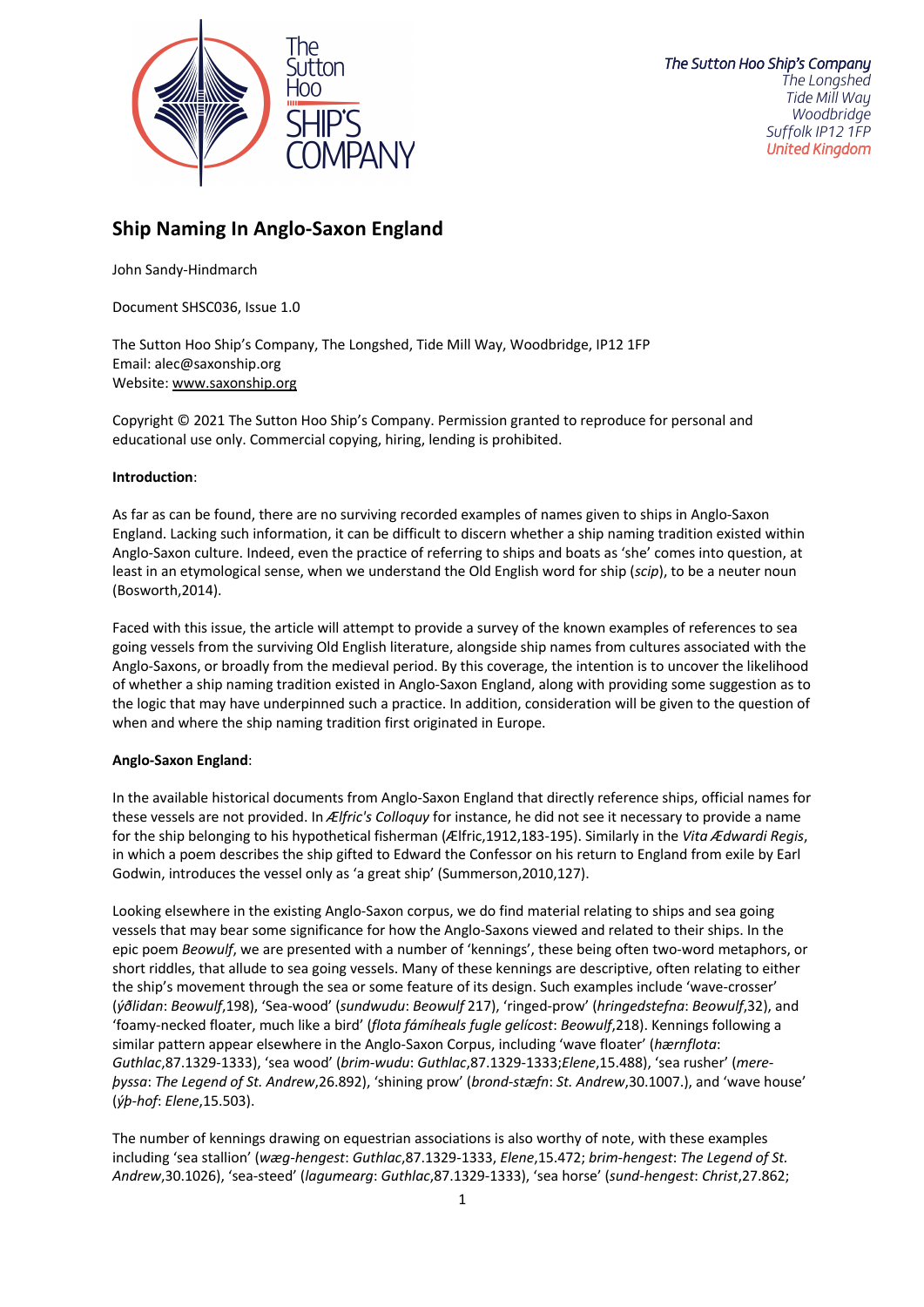

*sæ-mearh*: *St. Andrew*,16.533;*Elene*,15.490*; Ýðhengestas*: *Anglo-Saxon Chronicle*,1003), and 'wave-steed' (*ýþmearh*: *Christ*,27.863),

Through these kennings we are offered a glimpse into how sea going vessels were perceived within certain areas of Anglo-Saxon society. In regard to those names drawing on horse imagery, it is perhaps no surprise that such connotations were made given the integral role of the horse as the privileged persons' preferred mode of transport across land during the early middle ages. Both horses and ships bear 'riders' and their cargo, allowing greater ease of movement across land and sea, respectively. The extent to which we can identify the existence of a ship naming tradition directly within these kennings is questionable, however. Kennings are indicative of an ancient oral tradition of poetic verse performed within elite Anglo-Saxon social settings, such as in the lord's hall during feasts. Following the Christian conversion of Anglo-Saxon England this tradition was subsequently preserved and developed in literary form through the efforts of ecclesiastical writers. Given this poetic setting for the apparent use of kennings, it can be difficult to say whether such a linguistic device was in turn applied in any wider social context. As such, hampered by the lack of surviving written examples, it is difficult to ascertain whether these ship-based kennings reflect a wider social practice of naming ships by such poetic phrases. Despite this fact, these kennings no less demonstrate the powerful place which sea going vessels held within the imagination of many Anglo-Saxons, and by extension the important position they held in the Anglo-Saxon world.

## **Viking Age Scandinavia**:

Looking beyond Anglo-Saxon England, there is some evidence to suggest that ship naming existed as a practice in other cultures of the early medieval period. From medieval Scandinavia for instance, material survives which provides multiple examples of ship names from the Viking Age. Such sources include Snorri Sturlson's *Heimskringla*, in which several ships of the kings of Norway are named. This includes *Trana* ('Crane': *The Saga of Olaf Tryggvason,*72), *Ormen Skamme* and *Ormen Lange* ('Short Serpent' and 'Long Serpent': *Tryggvason*,80,88), *Visund* ('Bison': *Saint Olaf's Saga*,144), and *Karlhofthi* ('Man's Head': *Olaf*,47). As in the case of the Old English kennings noted above, we find in these names descriptions of the ships design and shape. *Trana* for instance refers to the ship's likeness to a Crane, a comparison much like that seen in the *Beowulf* excerpts listed above. Alternatively, *Visund* and *Karlhofthi* refer to the design of figurehead on each ship. These are only a small number of the ship names recorded by Snorri in his chronicle, with examples also arising from the fleets of later  $11^{th}$  and  $12^{th}$  century Norwegian rulers. [1]

Other examples of ship names from Viking Age Scandinavia appear within the Norse myths recorded in the Poetic and Prose Eddas. Some of these, again, appear highly descriptive, such as Baldr's ship *Hringhorni*, meaning roughly 'ship with a circle on the stem', as well as the ship *Skíðblaðnir*, said to belong to the god Freyr, meaning 'assembled from thin pieces of wood' (Sturlson,2005,49,43). In addition, we have the ship of Freyr's sister, Freyja, this being called *Sessrúmnir*, meaning 'seat-room/roomer', along with the ship *Naglfar* or *Naglfari*, meaning 'nail farer', described as being made of the fingernails and toenails of the dead (Sturlson,1987,162;2005,51).

In addition to these recorded names, as in the case of Anglo-Saxon England, Viking Age Scandinavia also had a rich poetic tradition which employed kennings as a descriptive technique. These kennings survive in the skaldic literature of medieval Scandinavia, and there are some interesting comparisons that can be drawn between these and those from Anglo-Saxon England. As in the case of the Anglo-Saxon examples, for instance, connotations with horses appear frequently, such as *vigg brands* ('the steed of the prow'), *hesti hafnar* ('to the horse of the harbour')*, reggstrindar jó* ('of the stallion of the boat-land') among many others. Such animalistic associations are not limited to horses, however, with a wide range of other animals also drawn reference to, including bears, elks, oxen, swans, pigs, and reindeer. Other kennings such as *Langr sæmeiðr* ('The long seatree') and *æsiköldum meið unnar* ('the terribly cold tree of the wave') refer to the wooden construction of the ship. Modes of land transport beyond the horse form another metaphorical device for these kennings. These include those alluding to chariots, such as *lǫgreiðar* ('the sea-chariot'), alongside those representing a mode of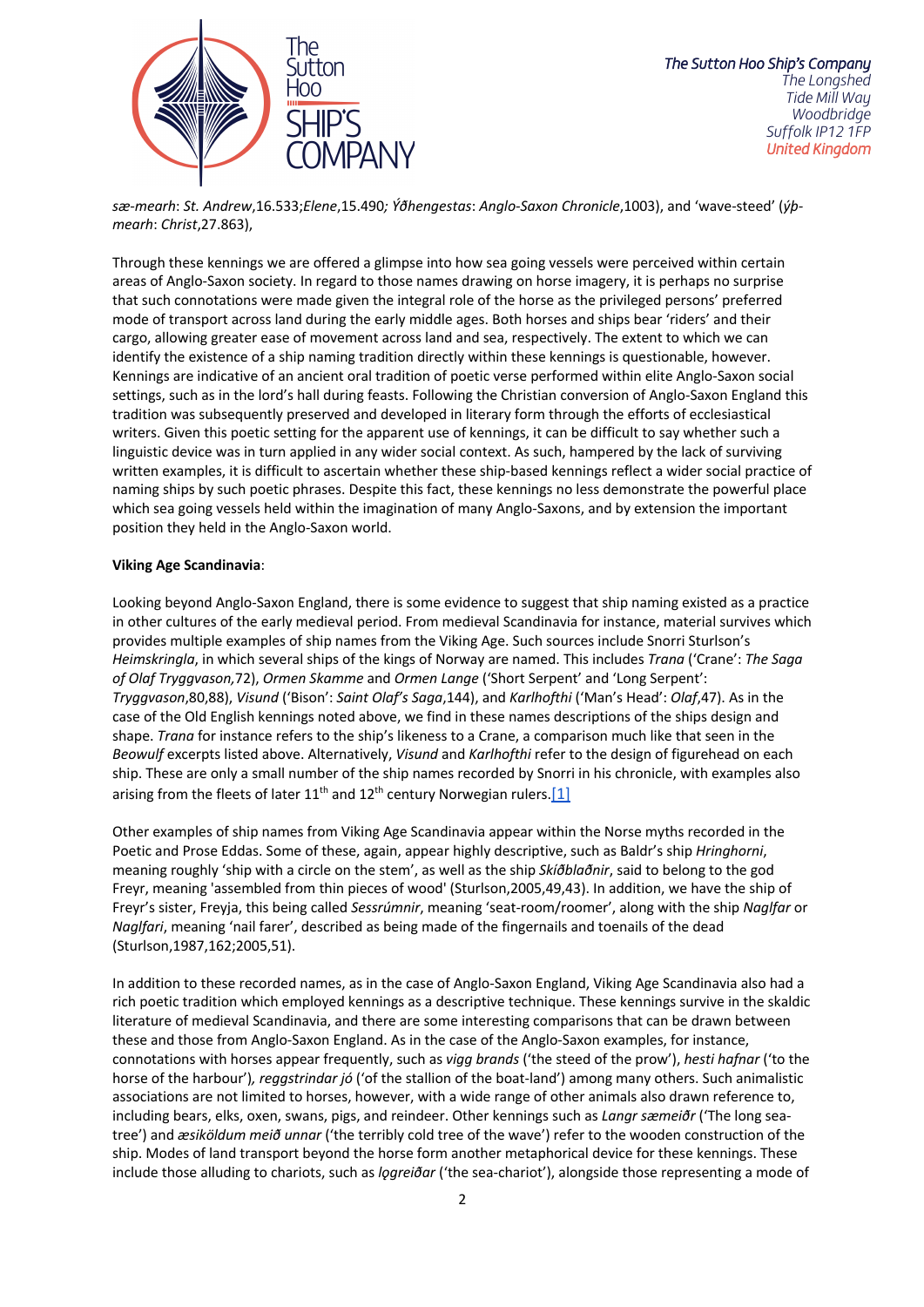

transport reflecting the snow-covered terrain of Scandinavia, skis, including *skíð flóðs* and *skíðs lagar* ('the ski of the sea').[2]

## **Post Conquest England**:

Perhaps the most concrete example of a ship naming tradition existing contemporaneously to the Anglo-Saxon period comes with the Norman conquest of England in 1066. In the ship list of William the Conqueror, it is recorded that his flagship was named 'Mora', a name provided by his wife, Matilda of Flanders. The meaning of this name is of some uncertainty, however it has been argued by Elizabeth Waugaman that the name bore multiple levels of symbolic significance for William's claim to the throne of England. She suggests that the name drew reference to Williams Nordic lineage via a connection to the Mora Stone, a coronation stone of great spiritual significance near Uppsala, Sweden. In bearing the name of this stone, the ship could thus symbolise William's legitimacy as a Nordic king, and, by extension, his connections to the Norse kings of England. Waugaman also suggests that the name bore linguistic meaning for the Bretons that aided William in his campaign, with the word 'mor' meaning 'a great expanse of water' in Breton, and standing as the root of many of their words relating to the sea. By drawing these multiple points of reference through the name Mora, Waugaman believes Matilda's aim was to provide Williams flagship with a name that would bear significance for the culturally and linguistically diverse peoples that accompanied William on his campaign, while also symbolizing his right to the throne of England (Waugaman,2014).[3]

Moving further into the later medieval period we find a greater number of ships' names surviving through customs and administrative records. Many of these names had a religious nature, with *Mary*, the name of the Holy Virgin, as well as saints' names, appearing frequently (Jones,2000,24). Other religiously motivated names include *Jesus*, *Godebefore* ('Under gods guidance') and *Grace Dieu* (loosely 'the grace of god' or 'ship under god's protection'), a title given to Henry V's flagship (Jones,2000,25-26). Not all ships names follow this trend however, with secular titles also being present. One early example is that of Henry I's flagship the *White Ship*, which famously sank off the coast of Barfleur, resulting in the death of his heir, William. Other slightly later examples include *Godyer*, a name found regularly in the records meaning loosely 'I hope to have a good year' (Jones,2000,26). The desire to bring good fortune to the ship and its crew appears to have been a popular trend, with multiple ship names indicating similar sentiments. These include *Godale* ('good fortunes to those who sail this ship'), *Godbeyete* (possibly 'may it/we yield good profit), *Godchep* ('good sales/trade'), *Welfare* ('fare well/ good luck') and *Gowel* ('go well') (Jones,2000,26-28). Another commonly attested name possibly following this trend is *Blithe*, meaning 'glad, merry, high-spirited' (Jones,2000,28). Elsewhere we see the names of the ship's owners to become the name of the ship itself, as well as floral names being observed, such as *Rose* and *Garland* (Jones,2000,29).

## **Classical Examples**:

Despite these various examples of medieval ship names, the question remains of where and when the tradition of naming ships began in Europe. Given our reliance on written material for these matters, it is perhaps no surprise that we are brought to Ancient Egypt for the first attested examples of ships being provided names. Here we find ships of the Egyptian navy bearing names of pharaohs, deities, animals, fish, as well 'their most prominent attributes' (Bruijn&Unger,2007). Turning to classical Greece, it seems that the names of 'hometowns, regions or countries' were popular names for ships, particularly those with political significance (Bruijn&Unger,2007). We may also consider the ship, *The Argon*, from Greek mythology, which was said to be named after its creator, Argus. Similarly in the Roman Empire, Gods, fauna, and terms 'proclaiming the benefits of Roman rule' were regular choices for the names of ships (Bruijn&Unger,2007). With the rise of Christianity in Rome, names associated with the new God began to become prevalent, akin to the kinds of names noted from the later medieval period (Bruijn&Unger,2007).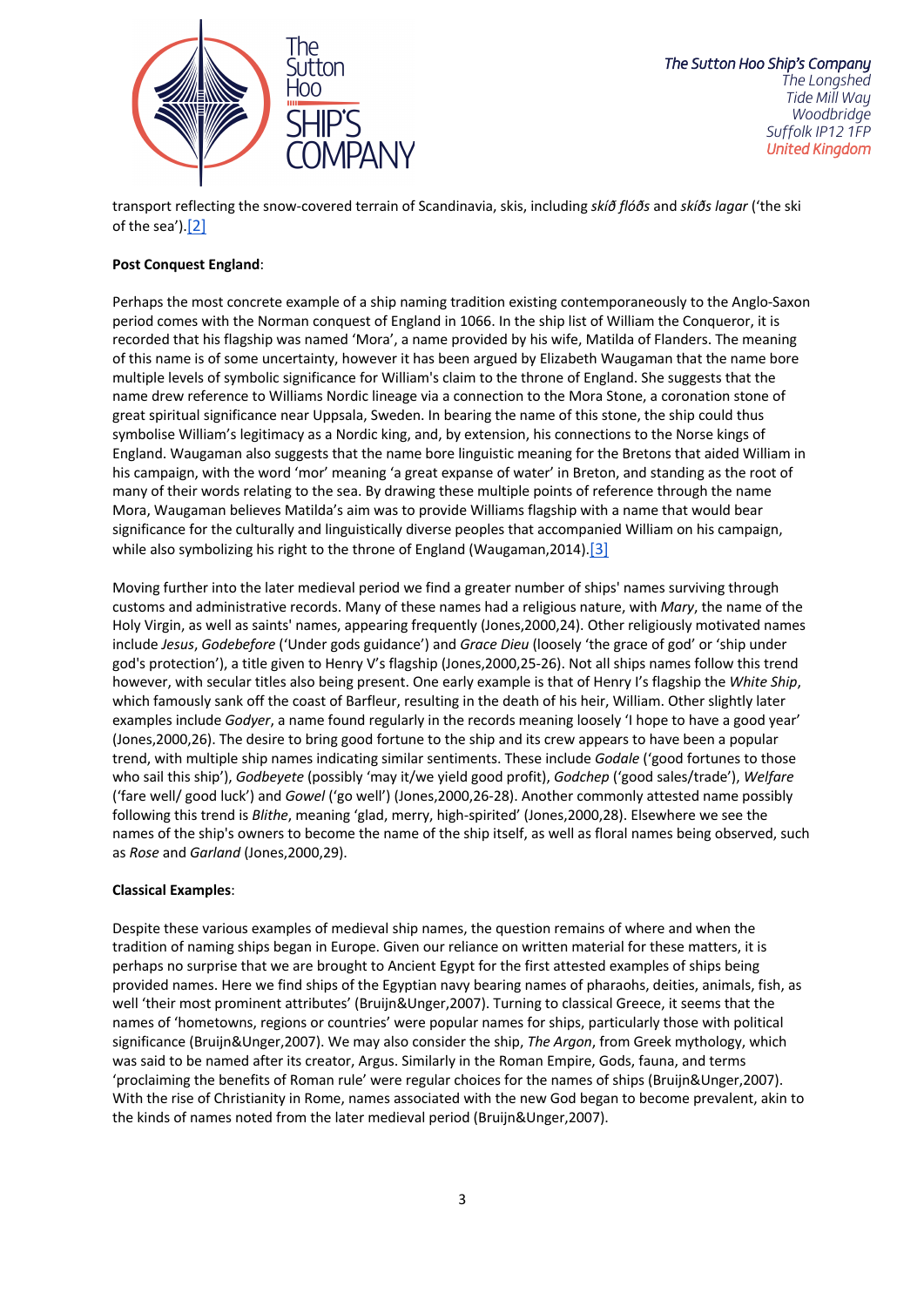

# **Conclusion**:

The list of names and means of reference to ships included here is by no means a comprehensive one, and there are many other examples that could be mentioned. Rather, from the examples selected here, the aim has been to provide a summary of the themes and trends which appear in the methods of referring to, or naming, ships from across medieval Europe.

Given the literary traditions that existed in the ancient civilisations of Egypt, Greece, and Rome, it is unremarkable that we find the first evidence of ship names to survive from these cultural regions. Whether or not this correlates with the tradition of naming ships originating from these cultures, or whether the lack of similar literary traditions in pre-Christian Northern European cultures conceals the practice existing and developing simultaneously in Northern Europe, is difficult to say. In turn, the lack of any recorded material detailing the names of ships in Anglo-Saxon England makes it difficult to come to any fixed conclusions on the presence of a ship naming tradition in that culture. It may be that the textual material cataloguing such information simply does not survive, or that the ecclesiastical scribes behind many of the surviving documents did not deem it necessary to include such information.

Regardless of origins, the evidence of ship names from cultures temporally proximate to the Anglo-Saxons, namely the Normans and the Vikings, demonstrates at least that a ship naming tradition was present in Europe at the time of the Anglo-Saxons, and it is perhaps from these cultures that we might garner the best indication of what logic an Anglo-Saxon practice of ship naming may have followed. Focusing on Viking Age Scandinavia in particular, the shared practice of kenning-based poetry between these two cousin cultures presents an interesting joint frame of reference towards ships. From both we see a close association between ships and horses given their use as modes of transport. Highly descriptive phrases are also common within both, a theme equally expressed in the ship names recorded in Scandinavia. As such, while relying on some measure of conjecture, looking to the Old English corpus, as well as the trends between Anglo-Saxon and Viking poetic devices, it would seem the most logical method for naming the Sutton Hoo ship, reflective of historically based Anglo-Saxon practices, would be to provide a kenning style name, particularly one equine in nature.

In saying this, problems arise when we consider the contemporary setting within which the Sutton Hoo ship building project is taking place. The linguistic developments of Old English into present day English for instance, along with the phonetic shifts this entails, present challenges for a modern audience of Old English language. A name such as *ýþ-mearh*, for example, could fail to resonate with a contemporary audience given the difficulties faced in pronunciation for those unfamiliar with Old English. If the name were to follow the convention of a kenning, or indeed any other Old English word, it would need to be one recognisable to a modern audience. What's more, for a project looking to help preserve the memory of Sutton Hoo within popular society, the name would need to be able to bear significance for those beyond academic circles, as well as within. To these ends, while Old English may indeed prove the best resource from which to draw a potential name for the Sutton Hoo ship, it should equally not be constrained by it.

# **History**

| 27/07/21 | VO.1. | First draft put out to Research Group for comment.        |
|----------|-------|-----------------------------------------------------------|
| 06/09/21 | V1.0. | Minor changes, and raised to Issue 1.0 after peer-review. |

# **Bibliography**: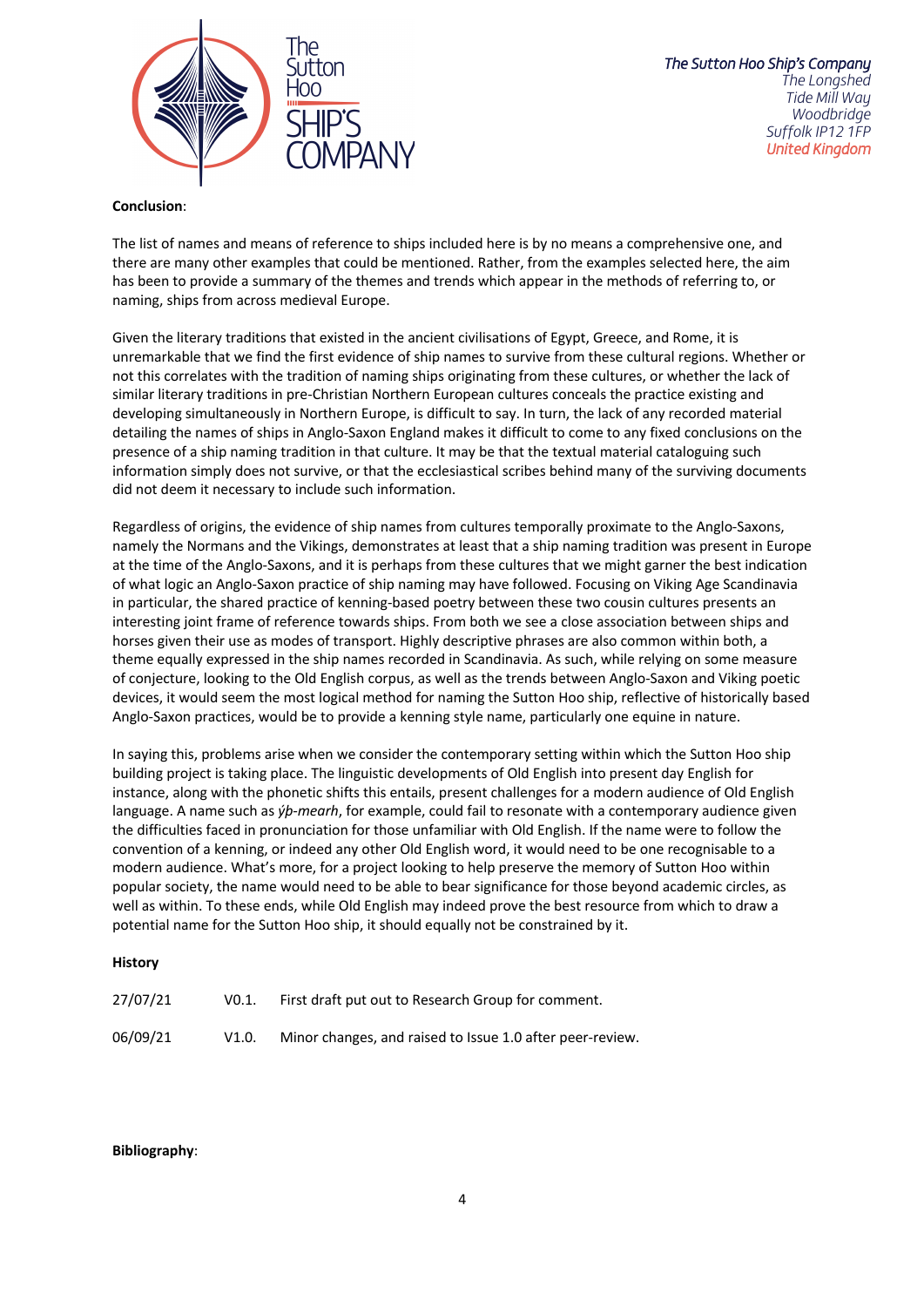

· *Ælfric's Colloquy*, (1912) in S. Harvey Gem., *AN ANGLO-SAXON ABBOT AELFRIC OF EYNSHAM: A Study*. Edinburgh: T&T Clark. 183-195. Accessed via Fordham University, https://sourcebooks.fordham.edu/source/990aelfric-colloquy.asp [accessed 13/07/2021].

· *Beowulf*, Translated by Slade, B. https://heorot.dk/beowulf-rede-text.html [accessed 25/07/2021].

· Bosworth, J., (2014). 'scip'. In T. Northcote Toller, C. Sean, & O. Tichy, (eds). *An Anglo-Saxon Dictionary Online*. Prague: Faculty of Arts, Charles University. Available at: https://bosworthtoller.com/57769

· Bruijn, J.R., Unger, R.W., (2007) Ship Names and Naming, in Hattendorf, J. J., (ed.) *The Oxford Encyclopaedia of Maritime History*. Oxford: Oxford University Press.

· *Christ*, (1936) In Krapp, G.P. and van Kirk Dobbie, E., (eds.) *The Exeter Book*. London: Routledge and Kegan Paul

· *Elene*, (1856) Translated by Kemble, J.M., *The poetry of the Codex Vercellensis: Part II. Elene and Minor Poems*. London: Taylor and Francis.

· *Guthlac*, (1936) In Krapp, G.P. and van Kirk Dobbie, E., (eds.) *The Exeter Book*. London: Routledge and Kegan Paul.

· Jones, M., (2000) 'The Names Given to Ships in Fourteenth- and Fifteenth-Century England', *NOMINA*. Vol. 23. pp.23-36.

· Sturlson, S., *The Prose Edda* (2005). Translated by Byock, J.L. London: Penguin

o Faulkes, A., (1987) *Edda*. Everyman: London.

· Sturlson, S., *Heimskringla*. (2009) Translated by Hollander, M. Austin: University of Texas Press.

· Summerson, H., (2010) 'Tudor antiquaries and the "Vita Ædwardi regis"', *Anglo-Saxon England*. Vol. 38. pp. 157-184.

· Swanton, M., (ed.) (2000) *The Anglo-Saxon Chronicles*. London: Pheonix.

· *The Legend of St. Andrew*, (1843) Translated by Kemble, J.M., *The poetry of the Codex Vercellensis*. London.

· Waugaman, E, (2014) 'The Multiple Meanings of Mora, The Flagship of William the Conqueror, in "Travel, Contact, Exchange"', *34th Annual Medieval and Renaissance Forum: April 19-20,2013*. pp. 31-43.

[1] For a full list, see: https://www.vikingeskibsmuseet.dk/en/professions/education/the-longships/thehistorical-sources/the-longship-in-the-medieval-saga-texts [accessed 02/07/2021]

[2] For a full list of examples see: *The Skaldic Project*, https://skaldic.abdn.ac.uk/db.php?if=default&table=kenning&val=SHIP [21/07/2021]